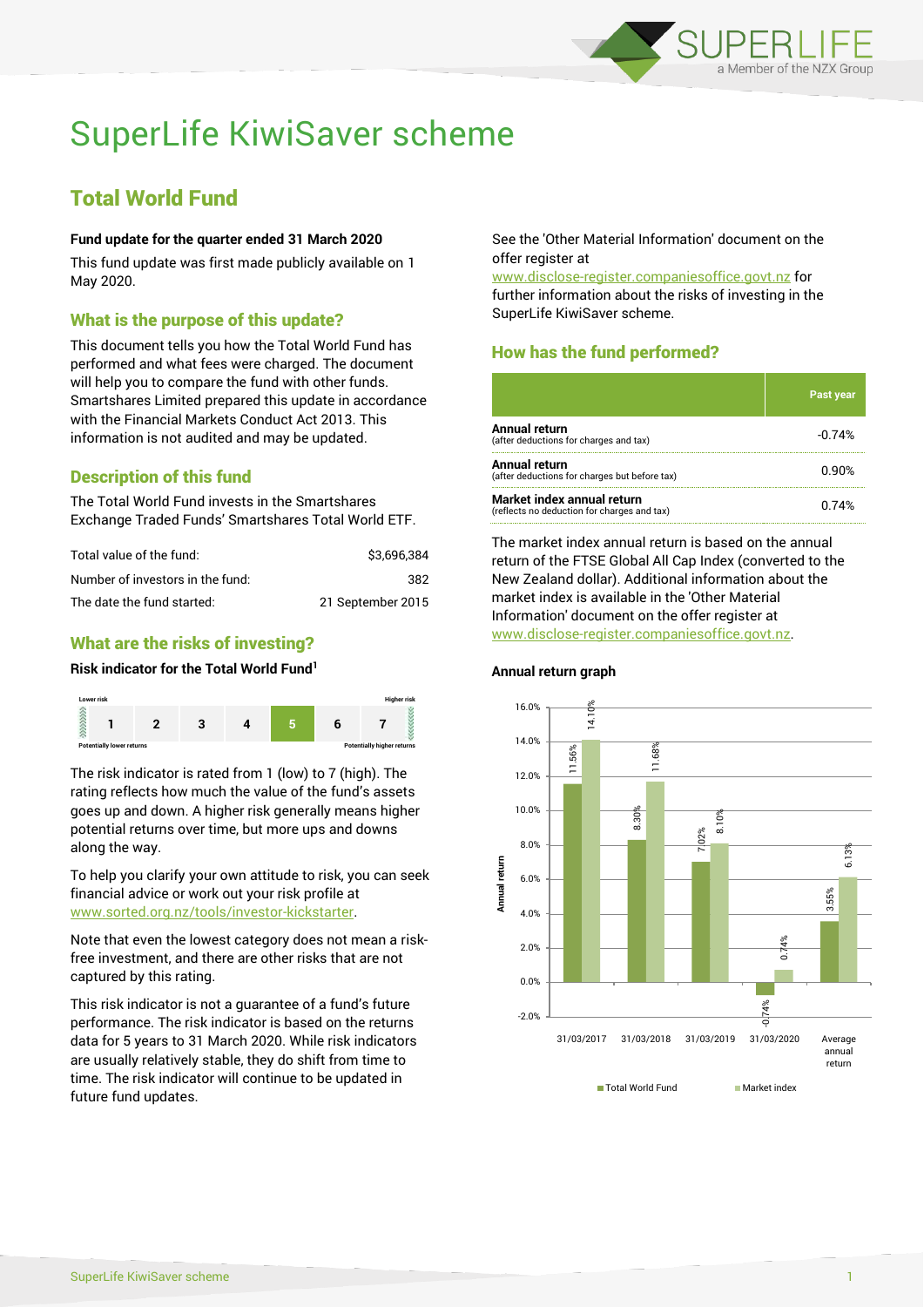

This shows the return after fund charges and tax for each year ending 31 March since the fund started. The last bar shows the average annual return since the fund started, up to 31 March 2020.

**Important:** This does not tell you how the fund will perform in the future.

Returns in this update are after tax at the highest prescribed investor rate (PIR) of tax for an individual New Zealand resident. Your tax may be lower.

#### What fees are investors charged?

Investors in the Total World Fund are charged fund charges. In the year to 31 March 2020 these were:

|                                                    | % per annum of fund's<br>net asset value |  |
|----------------------------------------------------|------------------------------------------|--|
| <b>Total fund charges</b>                          | 0.60%                                    |  |
| Which are made up of:                              |                                          |  |
| <b>Total management and administration charges</b> | 0.60%                                    |  |
| Including:                                         |                                          |  |
| Manager's basic fee                                | 0.46%                                    |  |
| Other management and<br>administration charges     | 0.14%                                    |  |
| Other charges                                      | Dollar amount per investor               |  |
| Administration fee                                 | \$30 per annum                           |  |

Investors may also be charged individual action fees for specific actions or decisions (for example, if an investor has a financial adviser and has agreed to pay a fee to the adviser for providing financial advice). See the Product Disclosure Statement for the SuperLife KiwiSaver scheme for more information about those fees.

Small differences in fees and charges can have a big impact on your investment over the long term.

GST is included in the fund charges set out above.

#### Example of how this applies to an investor

Jess had \$10,000 in the fund and did not make any further contributions. At the end of the year, Jess incurred a loss after fund charges were deducted of -\$74 (that is -0.74% of her initial \$10,000). Jess paid other charges of \$30. This gives Jess a total loss after tax of -\$104 for the year.

#### What does the fund invest in?

#### **Actual investment mix**

This shows the types of assets that the fund invests in.



#### **Target investment mix**

This shows the mix of assets that the fund generally intends to invest in.

| <b>Asset Category</b>        | <b>Target asset mix</b> |
|------------------------------|-------------------------|
| Cash and cash equivalents    | 1.00%                   |
| New Zealand fixed interest   |                         |
| International fixed interest |                         |
| Australasian equities        |                         |
| International equities       | 99.00%                  |
| Listed property              |                         |
| Unlisted property            |                         |
| Commodities                  |                         |
| Other                        |                         |